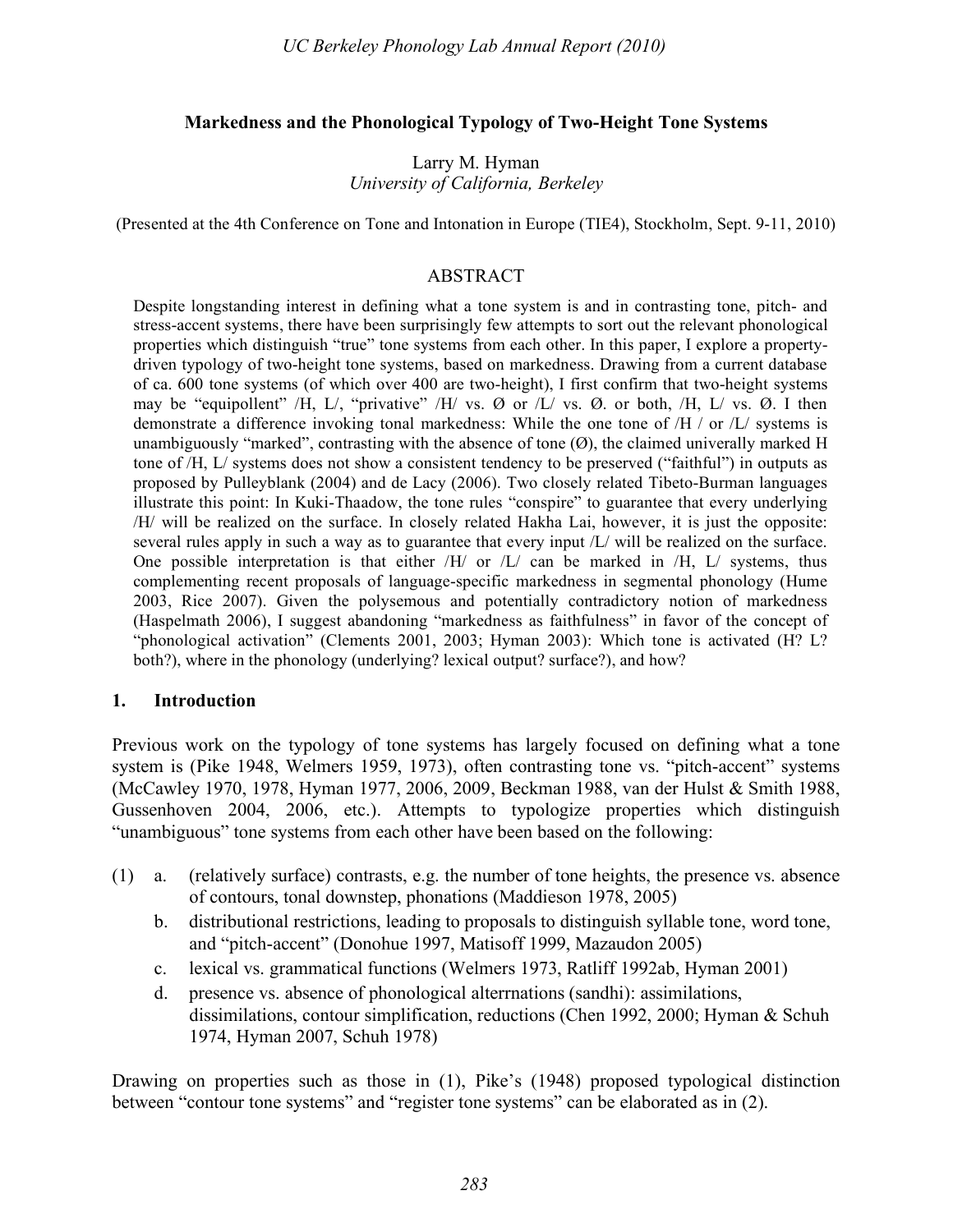| (2) | A. "Contour tone systems"                   | B. "Register tone systems"                    |              | KT Lai       |
|-----|---------------------------------------------|-----------------------------------------------|--------------|--------------|
|     | Fewer level tones than contours             | More level tones than contours                | B            | A            |
|     | Contour tones $=$ units                     | Contour tones $=$ sequences (clusters)        | B            | (B)          |
|     | Contour tones have free                     | Contour tones (clusters) often limited to the | B            | A            |
|     | distribution                                | last syllable                                 |              |              |
|     | Dissimilation of contour $+$<br>contour     | Dissimilation of contour tones $=$ rare       | <sub>R</sub> | A            |
|     | Metathesis of features within a<br>contour  | Metathesis of contour tones $=$ rare          | B            | A            |
|     | No downstep                                 | Downstep                                      | B.           | $\mathsf{A}$ |
|     | Floating tones $=$ rare                     | $F$ loating tones = frequent                  | B            | $\mathsf{A}$ |
|     | Tone spreading $=$ rare                     | Tone spreading $=$ frequent                   | B            | (A)          |
|     | Function of tone $=$ lexical                | Function = lexical <i>and/or</i> grammatical  | B            | $\mathsf{A}$ |
|     | Words are monosyllabic                      | Words come in various sizes                   | A            | $\mathsf{A}$ |
|     | Tones may be restricted by<br>syllable type | Tones usually can occur on any syllable type  | A            | $\mathsf{A}$ |

Pike was particularly impressed with how different Chinese tone is from African and Mexican tone. In fact, one can more or less identify column A with Matisoff's (1991) "Sinosphere", which includes Chinese, Vietnamese, and a number of other languages in Southeast Asia. In all other parts of the world, tones tend to be more of the column B type: Thus, the tone systems of Africa, New Guinea, the Americas, and even Matisoff's Southeast Asian "Indosphere" tend to be of this second type. At least as far as tone is concerned, even closely related languages do not fall 100% in one vs. the other category. This is the case concerning Kuki-Thaadow (KT) and Hakha Lai (Lai), two Southeast Asian languages of the Kuki-Chin branch of Tibeto-Burman, which will be the subject of our attention in this study. As seen in the last two columns of (2), KT exhibits two A and nine B properties, while Hakha Lai shows ten A and one B. Where the designation is subject to interpretation, the A or B appears in parentheses.

The goal of this study is to attempt a property-driven typology of two-height tone systems, based on markedness, drawing from a current database of ca. 600 tone systems (over 400 are two-height). The limitation to two-height systems was deliberately chosen as these already show considerable variation, especially as concerns the interpretation of the underlying system. After presenting some of the range of variation in surface H, L systems (§2), we will consider the issue of tonal markedness (§3), eventually addressing recent proposals within optimality theory that marked values should show greater tendency to be preserved ("faithful") in outputs (de Lacy 2002a,b, 2006; Pulleyblank 2004). KT (§4) and Hakha Lai (§5) will serve as two test cases. This is followed by discussion ( $\S6$ ) and a brief conclusion ( $\S7$ ).

# **2. Types of two-height tone contrasts**

The first question that must be addressed is what constitutes a two-height tone system? On the one hand this is the minimal tonal system, as there is no such thing as a one-height (monotone) system. While some languages have a binary contrast underlyingly, they may contrast more tone heights on the surface. Ngamambo, for instance, has been analyzed with underlying /H, L/, but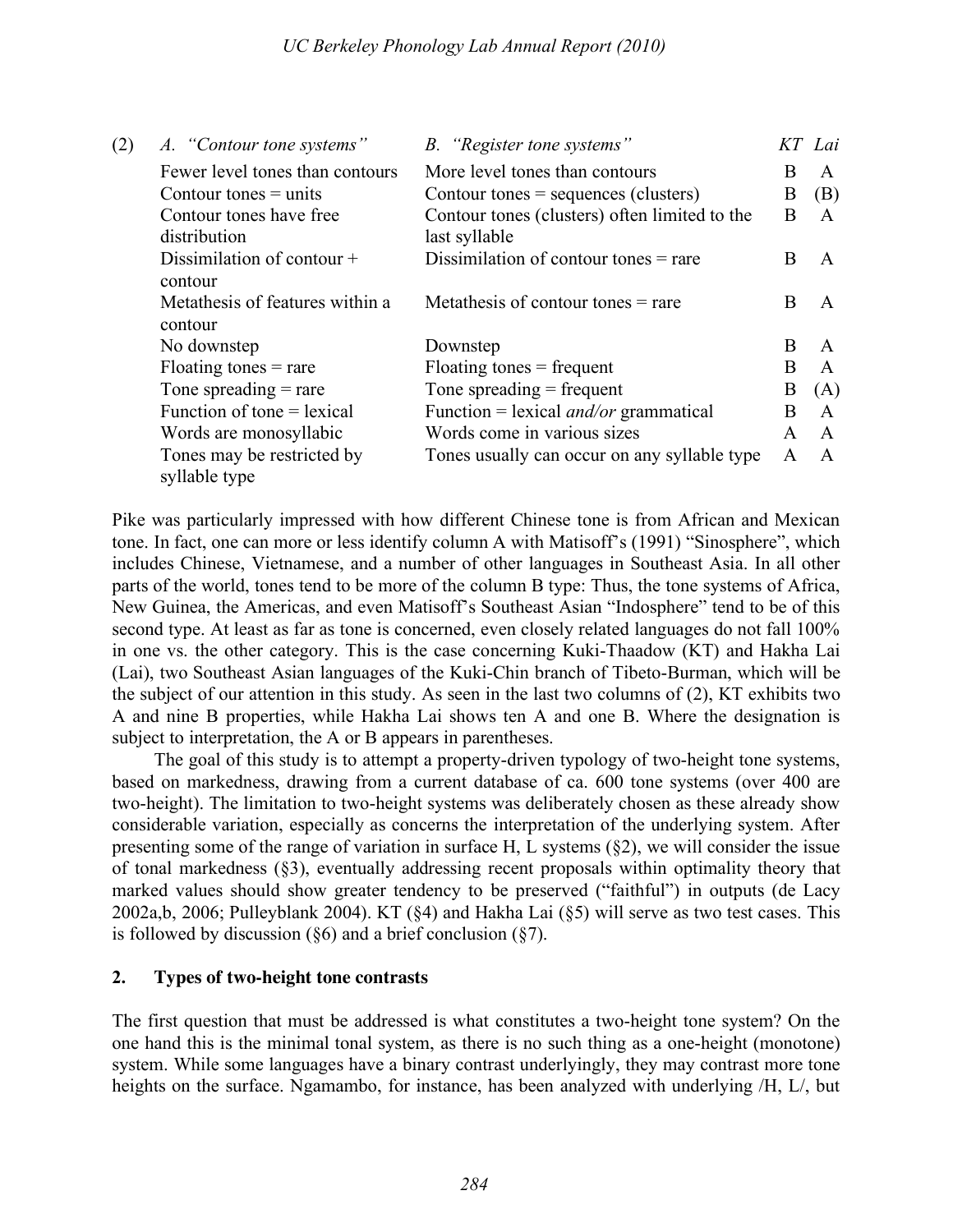with the following surface-contrastive tones: H  $(5)$ , M  $(4)$ ,  $^{\circ}$ M  $(3)$ , L $^{\circ}$  (2), L  $(21)$  (Hyman 1986). Some of the ways to derive a third tone height from underlying /H, L/ are shown in (3).

|  | $(3)$ a. lowering of H after L, e.g. Kom                                                     | (Hyman 2005) L-H $\rightarrow$ L-M $\rightarrow$ M |  |  |
|--|----------------------------------------------------------------------------------------------|----------------------------------------------------|--|--|
|  | b. raising of L before H, e.g. Ik                                                            | (Heine 1993) L-H $\rightarrow$ M-H $\rightarrow$ M |  |  |
|  | c. raising of H before L, e.g. Engenni (Thomas 1978) H-L $\rightarrow$ 'H-L $\rightarrow$ 'H |                                                    |  |  |

Although the third height starts out as being allophonic, the last column shows it becoming contrastive when the trigger is lost. Thus, in Ik:

 "A low tone is realized as mid if followed by a high tone in the same word. The mid tone is retained even when the high tone is deleted due to word-final devoicing." (Heine 1993:18)

The question is thus whether Ik has a two-height or three-height tone system? We must decide which level of representation we wish to typologize: underlying or surface? While one could arbitrarily choose, what would be most revealing would be a system of encoding both the number of input and output tone heights. Ik might be designated a 2T3 (read: "two-tone-three") height system: 2 input vs. 3 output tone heights. While this would cover discrepancies between the number of underlying vs. surface tone heights, there are in fact three relevant phonological levels and their corresponding domains:

| (4) | Level          | Domain   | Luganda                |
|-----|----------------|----------|------------------------|
|     | morphophonemic | morpheme | /H/ vs. $\varnothing$  |
|     | phonemic       | word     | H, L vs. $\varnothing$ |
|     | phonetic       | phrase   | $H$ vs. $L$            |

In  $(3)$  we were concerned only with the morphophonemic (=underlying) and phonetic (= surface) levels, whose domains are the input morpheme and phrase/utterance. However, the phonemic level and its word domain are often important in stating phonological generalizations. As seen in the last column of (4), the phonemic inventory can be distinct from either the morphophonemic or phonetic levels. Thus Luganda has (different) binary contrasts at these levels, but a ternary contrast at the output of the lexical phonology (Hyman & Katamba 2010:70).

The Luganda situation brings us to the major question concerning two-height systems: Are they best analyzed as underlyingly "equipollent" /H, L/, "privative" /H/ or /L/ vs. Ø, or both /H,  $L/vs$ .  $\varnothing$ ? Examples of each are indicated in (5).

| (5) | /H, L/                   | Baule, Bole, Mende, Nara, Falam, Kuki-Thaadow, Siane, Sko,           |
|-----|--------------------------|----------------------------------------------------------------------|
|     |                          | Tanacross, Barasana                                                  |
|     | /H/ vs. $\varnothing$    | : Afar, Chichewa, Kirundi, Ekoti, Kiwai, Tinputz, Una, Blackfoot,    |
|     |                          | Navajo, Seneca                                                       |
|     | $/L/vs.$ Ø               | : Malinke (Kita), Ruund, E. Cham, Galo, Kham, Dogrib, Tahltan, Bora- |
|     |                          | Miraña                                                               |
|     | /H, L/ vs. $\varnothing$ | : Ga, Kinande, Margi, Sukuma, Tiriki, Munduruku, Puinave, Yagua      |
|     |                          |                                                                      |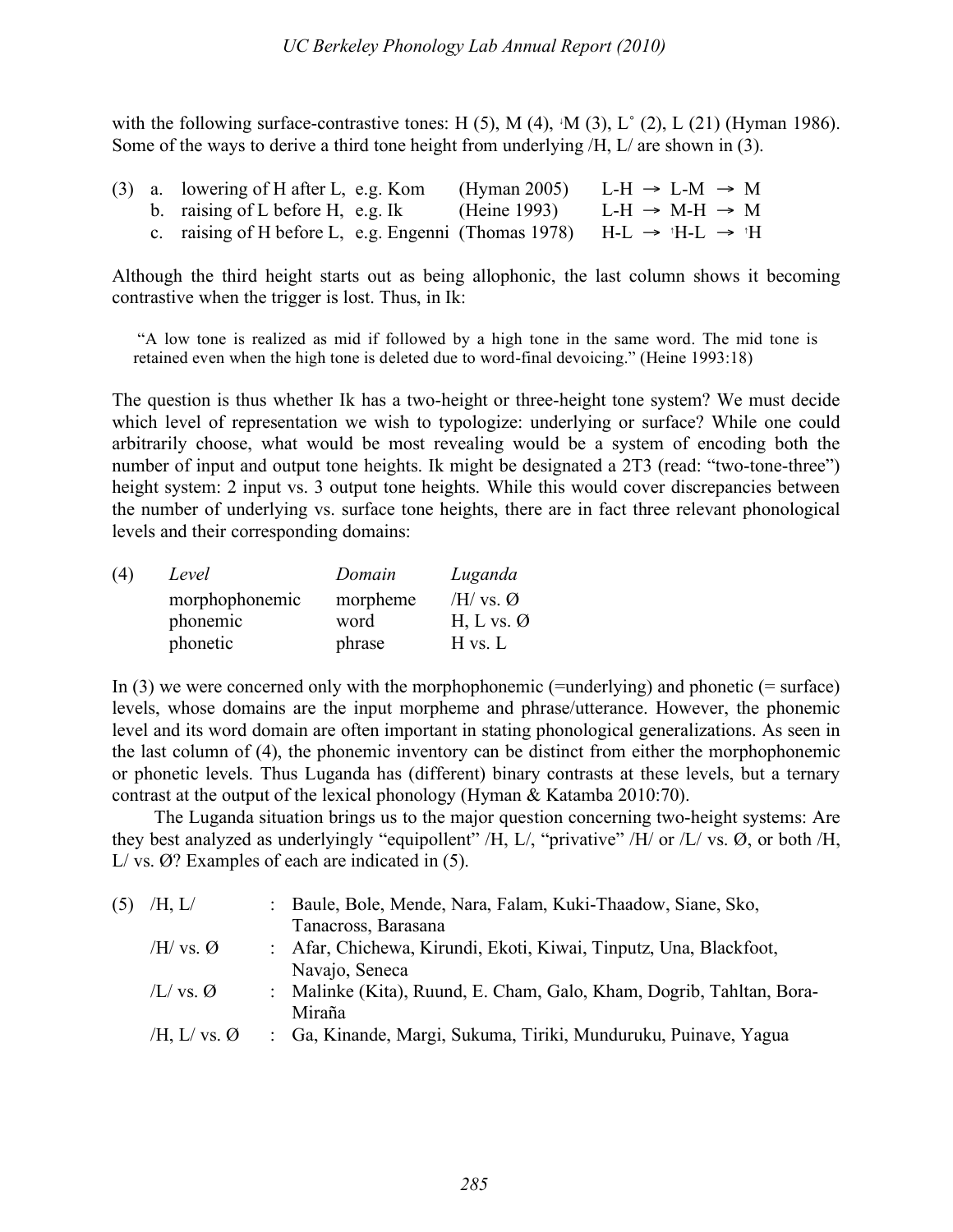To determine the underlying system The guiding principle is to posit the one vs. two tones which are "phonologically active", i.e. invoked by the language's constraints/rules. Cf. Clements' (2001, 2003) notion of "representational economy":

"... features are specified in a given language only to the extent that they are needed in order to express generalizations about the phonological system" (Clements 2001:2).

In a /H, L/ system, both tones are phonologically activated, whereas only one tone is activated in privative  $/H/$  or  $/L/$  vs.  $\varnothing$  systems. It should be noted, however, that a feature (tone) may be underlyingly active, or may become active in the course of the derivation (lexically, postlexically). Thus, as indicated in (4), only /H/ is underlyingly active in Luganda, with L becoming active in the lexical phonology.

The differences between an equipollent and privative systems are not trivial. First, privative systems typically have a lower "tonal density" (Gussenhoven 2001:15296) in the sense that the tone is activated on relatively fewer tone-bearing units (TBUs). Since phonetic L is underspecified  $(\emptyset)$  in a privative /H/ vs.  $\emptyset$  system, the H in principle: (i) cannot form a HL and LH contours on a single TBU; (ii) can be a floating tone, whereas L cannot; (iii) can be subject to an Obligatory Contour Principle (OCP) constraint (\*H-H), whereas L cannot; (iv) can shift over long distances, since there are no specified L tones to block the shift; (v) can interact with ("see") another H tone at long distance, since there is no L between them; (vi) is a pitch target, which  $\emptyset$ is not expected to be. Ls may be introduced by specific rule or by default, at which point they are "phonologically active" by definition.

Although less common, privative  $/L / vs. \varnothing$  systems have the same but inverted properties of /H/ vs. Ø. Thus both floating Ls and OCP(L) effects occur in Bora-Miraña (Weber & Thiesen 2000; Seifart 2005). Although systems with privative /H/ are much more numerous than those with privative  $/L/$ , we can assume as a working hypothesis that there is nothing that a H tone can do that a L tone cannot in principle also do.

### **3. Tonal markedness in two-height systems**

With the above established we can now address the question of which tone is "marked" in a twoheight tone system. An old (and intuitive) view is that H is universally marked and L unmarked (Pulleyblank 1986, 2006:415). This however does not take into consideration that some twoheight privative systems contrast /L/ vs. Ø. In a privative system presumably the one specified tone is necessarily the marked tone. Thus, compare the distinction between "high-marked" and "low-marked" tone systems in Athabaskan (Rice & Hargus 2005:11-17). In equipollent /H, L/ systems, where both features are activated (hence specified), it seems necessary to distinguish between two potentially different notions: (i) universal markedness, where it has been claimed that H is marked and L is unmarked (e.g. de Lacy 2002a:28); (ii) language-specific markedness, where H is marked in some (most) languages, L in others. This distinction appears to be what is behind Maddieson's (1978:341) dichotomy between *possible* (marked-H, marked-L) vs. *probable* (marked-H) systems. That is, in a /H, L/ system, H is more often marked: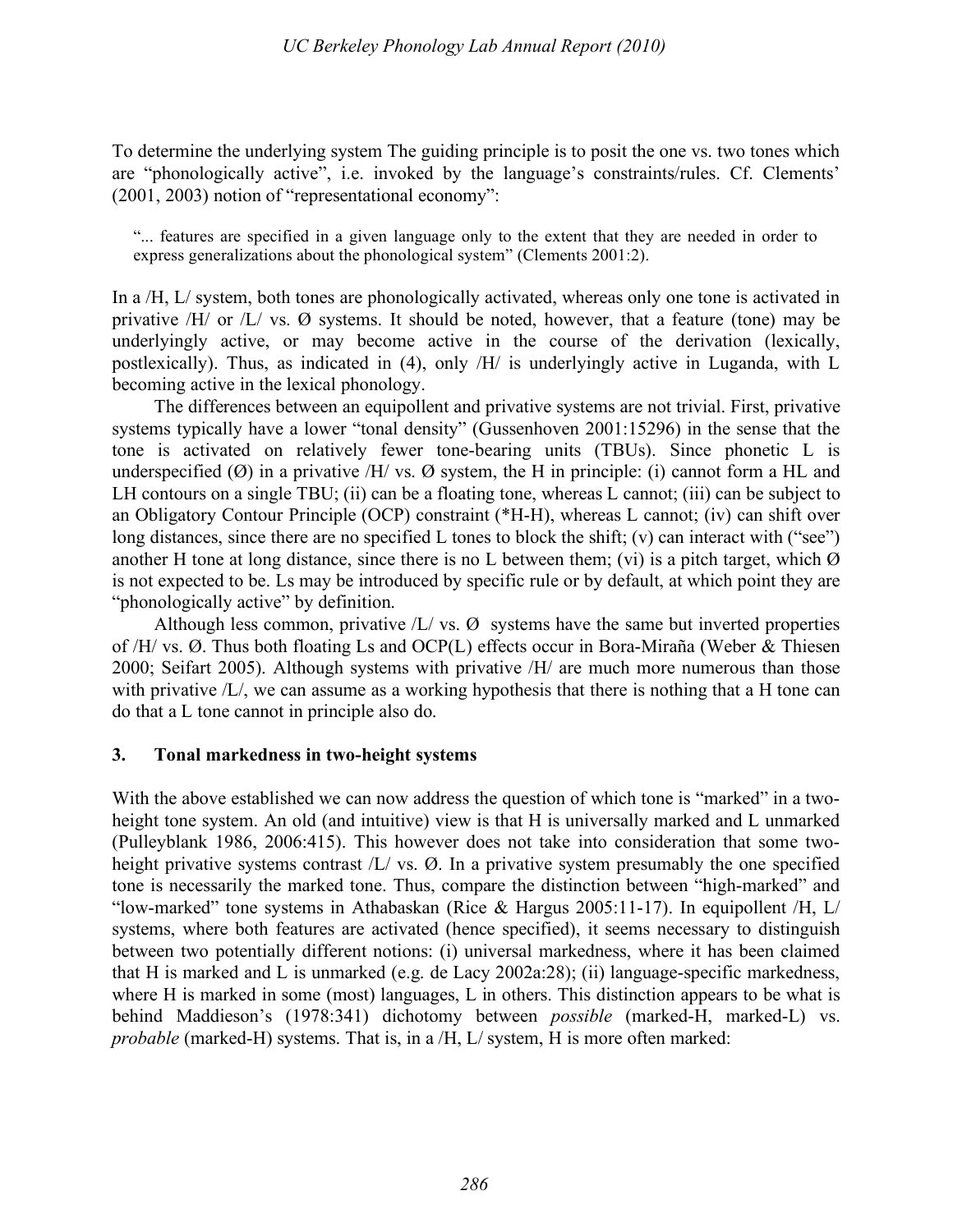"It may be that high tones are more frequently marked because an upward deflection of pitch is naturally salient against an overall downward intonational contour than a downward deflection. Falling intonations seems the most frequent in speech" (Maddieson 1978:342n).

In a privative system, the one specified tone is by definition marked. If both  $/H$  and  $/L$  are specified, the marked tone can be established only by examining how each functions within the system. Both quantitative and qualitative arguments have been offered. The tone which has greater frequency in lexical entries or in texts is likely to be less marked: As Maddieson (1978:341) puts it, "a less frequent tone is marked". This is certainly true in privative systems, where, recall, there is lower tonal density, i.e. the number of toneless TBUs exceeds the number of TBUs carrying the one tone. However, another quantitative argument may lead to the opposite conclusion: A tone which is more frequently referenced by the phonological constraints or rules may potentially be marked.

A qualitative argument that has been advanced is that the marked tone is expected to override the unmarked tone and hence be preserved in outputs: "marked elements are subject to greater preservation than less marked ones" (de Lacy 2002b:196). Within optimality theory, recent proposals of Pulleyblank (2004) and (de Lacy 2002b, 2006) suggest that markendess should fall out from the ranking of Faithfulness constraints. In this context let us refer to the relevant constraint as MAX(Tone): "Input tones are realized in the output (i.e. no deletion)" (Akinlabi & Mutaka 2001:353). Adopting this approach, we can restate the two markedness possibilities of /H, L/ as follows:

|  | (6) a. universal markedness:                                      |  | $\text{MAX}(H) \implies \text{MAX}(L)$ (= marked H)               |
|--|-------------------------------------------------------------------|--|-------------------------------------------------------------------|
|  | b. language-specific markedness: $MAX(H) \gg MAX(L)$ (= marked H) |  |                                                                   |
|  |                                                                   |  | $\text{MAX}(L) \implies \text{MAX}(H) \quad (\text{= marked } L)$ |

So which is it? Is /H/ universally marked in /H, L/ systems, or does it depend on the language? Does the faithfulness approach provide the appropriate criterion and, if so, which version of markedness in (6) does it support? To address these questions, let us now consider the tonal properties of Kuki-Thaadow and Hakha Lai, two Kuki-Chin languages spoken in Northeast India and Myanmar.

### **4. Marked H in Kuki-Thaadow (KT)**

As seen in (7), KT exhibits a three-way contrast on words, which are generally monosyllabic (Hyman 2010):

|  |  |                                       | $(7)$ a. $/H$ : /hláan/ 'mountain' /zóon/ 'monkey' |                                                         |                              | $/\text{thum}/\text{~'three'}$    |
|--|--|---------------------------------------|----------------------------------------------------|---------------------------------------------------------|------------------------------|-----------------------------------|
|  |  | b. $/L/$ : $/h\hat{u}$ (garden)       |                                                    | $\lambda$ aam $\lambda$ 'dance'                         | $\gamma$ gùup $\gamma$ 'six' |                                   |
|  |  | c. $/HL/$ : $\frac{1}{\omega}$ field' |                                                    | $\langle \hat{u}v \rangle$ $\langle \text{dog} \rangle$ |                              | $\sqrt{g}$ iet $\sqrt{g}$ 'eight' |

In KT, a contour tone can only be realized on a final (pre-pausal) syllable. The /HL/ falling tone must therefore be simplified to H whenever followed by another syllable/word:

|  |     |  | (8) a. $\sqrt{16}w' + \sqrt{16}am' \rightarrow 16w \text{ láam}$ | 'field dance' |
|--|-----|--|------------------------------------------------------------------|---------------|
|  | HL. |  | $H^L$ L                                                          |               |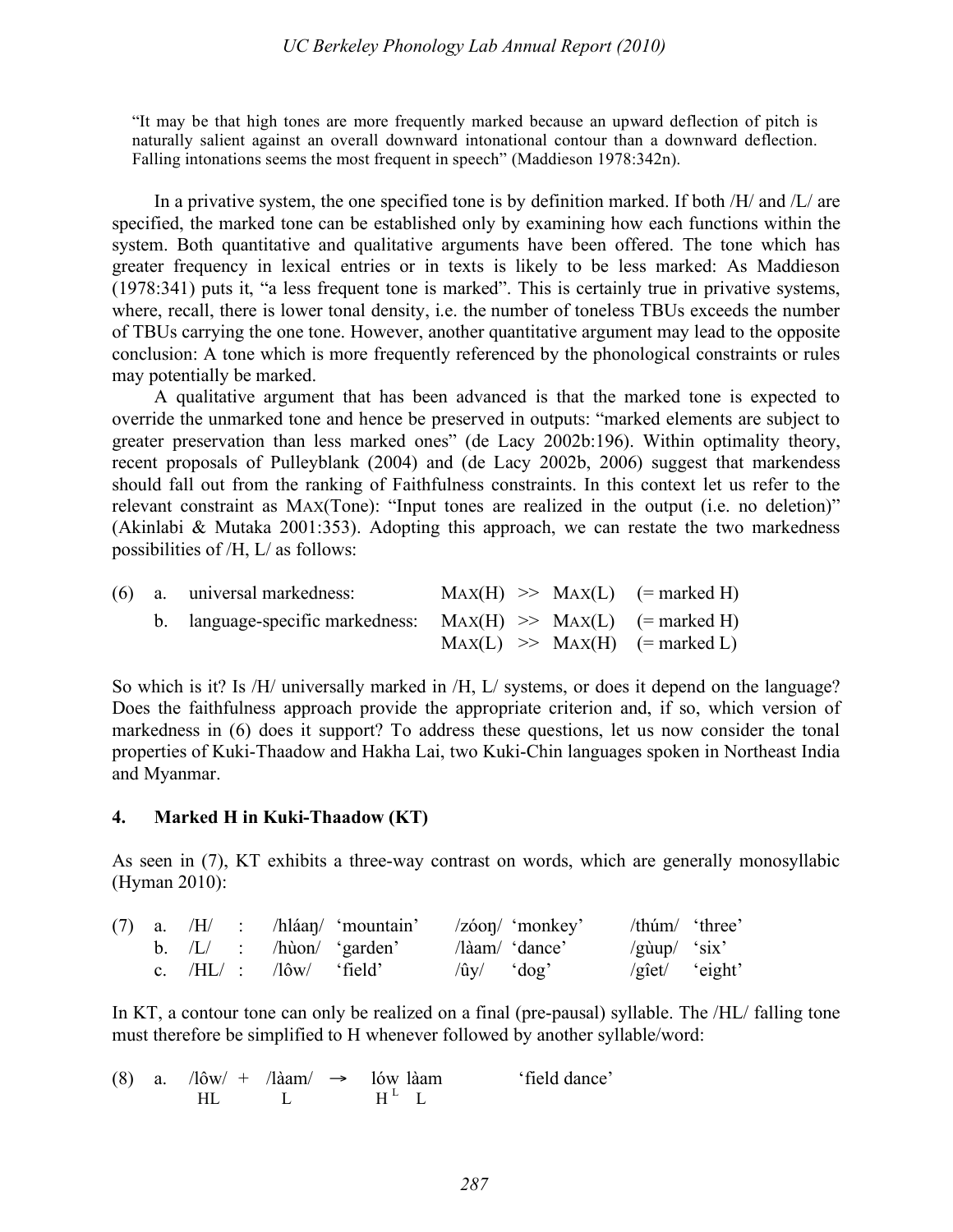| b. $\sqrt{2}$ /0w/ + $\sqrt{u}$ y/ $\rightarrow$ 16w $\sqrt{u}$ y<br>HL - |                            | $HL$ $H^L$ $HI$ . |  |  | 'field dog'                                                                  |
|---------------------------------------------------------------------------|----------------------------|-------------------|--|--|------------------------------------------------------------------------------|
| HL.                                                                       | $HL$ $HL$ $H^L$ $H^L$ $HL$ |                   |  |  | c. $/10w/ + /0y/ + /g^2$ iet/ $\rightarrow$ lów 'úy 'giet 'eight field dogs' |

In (8a), the L of the /HL/ tone is delinked, indicated by a raised  $L$ . Thus, /HL/ + /L/ is realized H-L. The same delinking applies in (8b). However in this case the resultant floating L conditions a downstep (<sup>↓</sup> ) on the following HL contour. (8c) shows the same delinking and downstep applying iteratively.

A second process is H tone spreading (HTS), which applies whenever /H/ is followed by /L/, e.g. creating a HL falling tone on *gûup* 'six' in the following example:

(9) /hláan + zóon + gùup/  $\rightarrow$  hláan zóon gûup 'six garden monkeys'<br>H H H H H H H L H H HL

There also is a rule of L tone spreading (LTS), which applies to certain  $/L + /H$  sequences, thus creating the LH rising tone on  $z\delta\omega\eta$  'monkey' in (10a).

(10) a. /hùon + zóop/ 
$$
\rightarrow
$$
 hùon zöop 'garden monkey' (L + H  $\rightarrow$  L + LH)  
\nL H  
\nb. /lôw + zóop/  $\rightarrow$  lów zöop 'field monkey' (HL + H  $\rightarrow$  H + LH)  
\n/ $\underset{H \text{ L}}{\downarrow}$ 

In (10b) both L tone spreading and pre-final HL contour simplification apply.

HTS and LTS seem quite symmetric, and in fact both apply to a  $/L/ + /H/ + /L/$  sequence, which becomes  $L + L + HL$ :

(11) /hùon + zóop + gùup/
$$
\rightarrow
$$
 hùon zòop gûup 'six garden monkeys'  
\nL H L

However, LTS does not apply when the  $/L/ + /H/$  sequence is followed by  $/H/$  or  $/H/L/$ :

|  | $(12)$ a. /hùon + zóon + thúm/ $\rightarrow$ hùon zóon thúm |  | 'three garden monkeys' |
|--|-------------------------------------------------------------|--|------------------------|
|  | 1. H H                                                      |  |                        |
|  | b. /hùon + zóon + gîet/ $\rightarrow$ hùon zóon gîet        |  | 'eight garden monkeys' |
|  | 1. H HI.                                                    |  |                        |

In other words, LTS will apply to a  $/L/ + /H/$  sequence if the H is either pre-pausal (10a,b) or followed by L to which the H spreads by HTS (11). LTS will not apply if the H is followed by another H or HL. The natural question to ask is: Why this restriction?

To answer this, first consider what the outputs would have been if LTS could apply in such cases: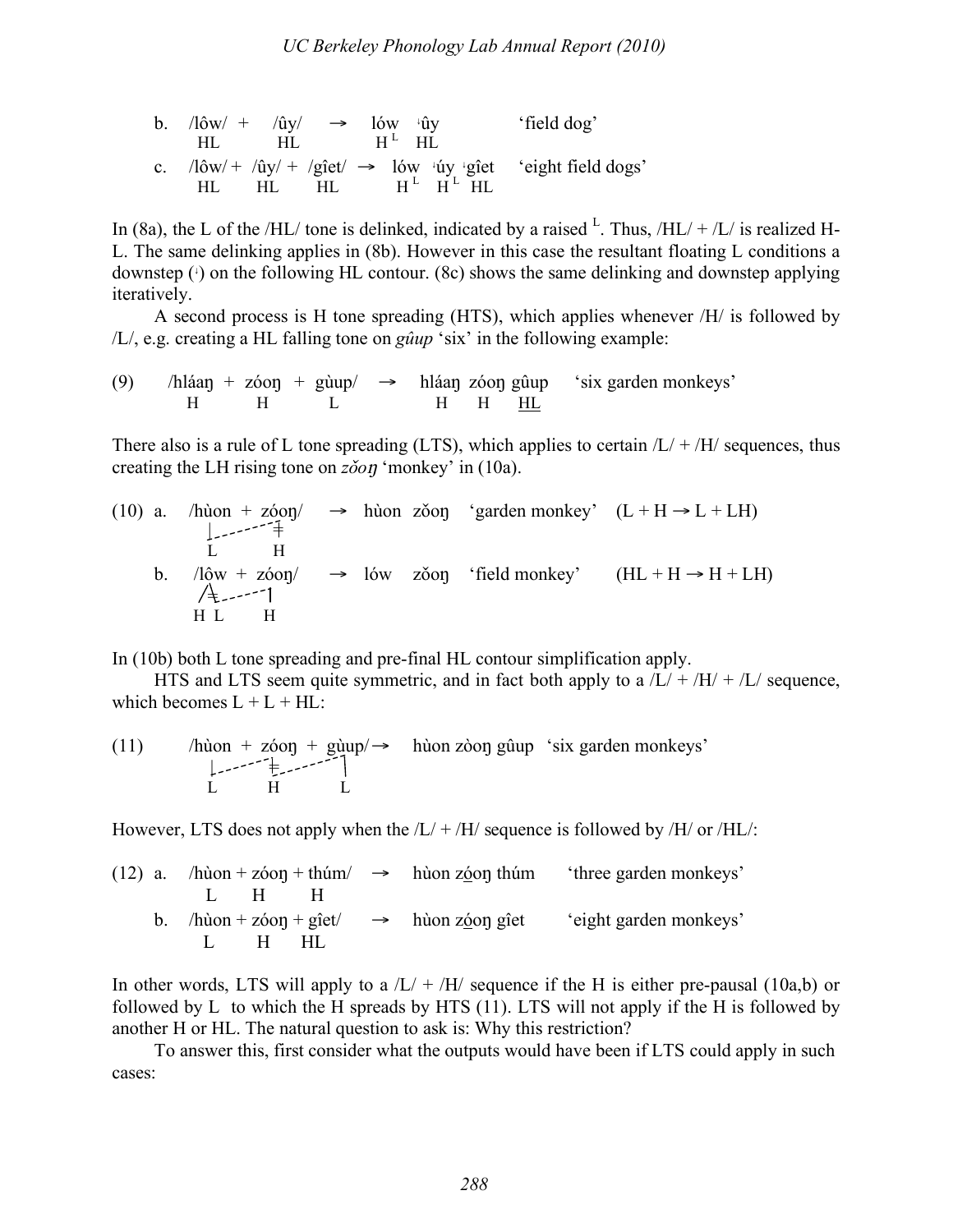(13)  
\na. 
$$
/L + H + H/ \rightarrow L + LH + H \rightarrow L + L + H
$$
  
\nb.  $/L + H + HL/ \rightarrow L + LH + HL \rightarrow L + L + HL$ 

As indicated, LTS would first convert the /H/ of the second syllable to a LH rising contour. As was seen in (11), the resulting LH would however have to be simplified to L since contour tones are only allowed on pre-pausal syllables. We thus can assume that if LTS were to apply as in (13), the incorrect outputs would be as indicated. The question is: What's wrong with the above? The unacceptable output in (13b) is in fact identical to the attested output in (11).

The answer is that the second syllable /H/ inputs are not realized in the outputs in (13). (This of course assumes that when the H of the intermediate LH is delinked in (13), the floating H does not "fuse" with the following H or HL, rather it has no realization.) With this observation we can provide the following generalization:

(14) In KT, every input H is always realized on the surface.

The same is not true of input Ls, which are often not realized, e.g. when  $H_{\text{L}}/+L$  is realized H + L, as in (8a) above. The resulting ranking of constraints can be stated as in (15).

(15)  $Max(H) \gg$  SPREAD(Tone)  $\gg$  MAX(L)

What this says is that tones will spread unless the result is the non-preservation of an input /H/.

The above  $H \gg L$  ranking is consistent with both the universal and language-specific markedness claims in (6). To choose between them we will now consider the tonal properties of closely related Hakha Lai.

# **5. Marked L in Hakha Lai**

Like Kuki-Thaadow, Hakha Lai also has a three-way tonal contrast on its mostly monosyllabic words (Hyman & VanBik 2004):

| $(16)$ a. $/LH/$ : $-th$ $\lambda$ and $\gamma$ 'grave' |  |                                                                | /tsǎan/ 'time' |                |
|---------------------------------------------------------|--|----------------------------------------------------------------|----------------|----------------|
|                                                         |  | b. $/L$ : $/k\omega$ m/ 'corn'                                 |                | /sàa/ 'animal' |
|                                                         |  | c. $/HL/$ : $/tl\hat{a}a\eta/$ 'mountain' $/z\hat{a}u/$ 'beer' |                |                |

In (17) the above words are combined to produce the nine tone patterns of  $NOUN_1 + NOUN_2$ compounds, as they are realized after the proclitic *ka* 'my':

| (17) |                |    |                                  | HI. |  |                             |       |  |                                 |     |  |
|------|----------------|----|----------------------------------|-----|--|-----------------------------|-------|--|---------------------------------|-----|--|
|      | a.             | LH | thlăan                           | zûu |  | thlǎan                      | tsâan |  | thlàan                          | sàa |  |
|      | b.             |    | kòom                             | zùu |  | kòom                        | tsăan |  | kòom                            | sàa |  |
|      | $\mathbf{c}$ . | HL | tlâan                            | zùu |  | tlâan                       | tsăan |  | tlâan                           | sàa |  |
|      |                |    | $ka + 'grave$<br>'my' corn beer' |     |  | 'grave time'<br>'corn time' |       |  | 'grave animal'<br>'corn animal' |     |  |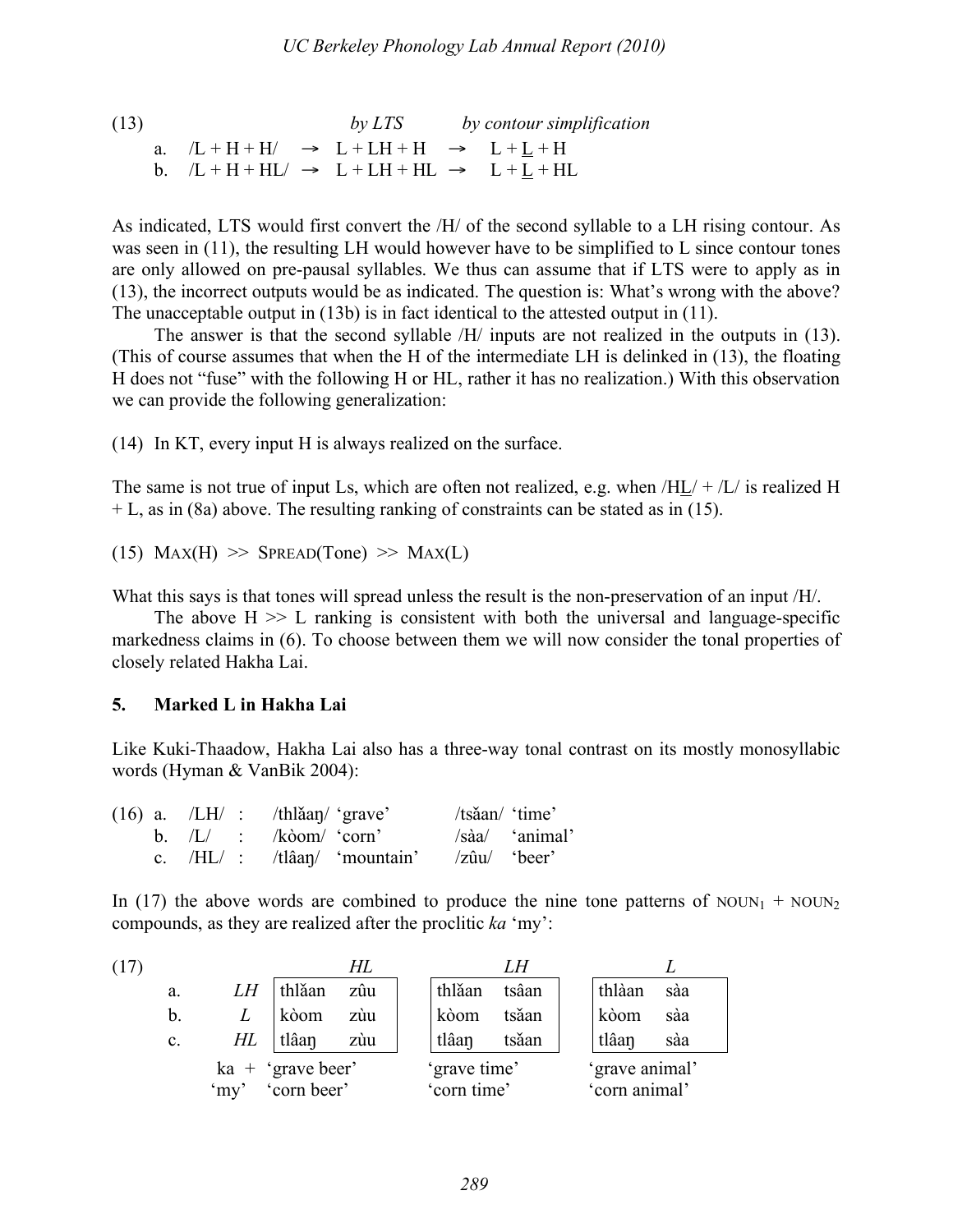### *UC Berkeley Phonology Lab Annual Report (2010)*

'mountain beer' 'mountain time' 'mountain animal'

As seen, both the /LH/ and /HL/ tone undergo modification in context. The input combinations which do not change are indicated in (18a), while those that do change are listed in (18b).

| (18) |    |            | a. Inputs which do | b. Inputs which |           |    |   | c. Outputs they |   |              |  |
|------|----|------------|--------------------|-----------------|-----------|----|---|-----------------|---|--------------|--|
|      |    | not change |                    |                 | do change |    |   | change to       |   |              |  |
|      |    |            | HL                 |                 | +         | НL |   |                 | ┭ |              |  |
|      |    |            |                    | HL              | +         | НL |   | НL              |   |              |  |
|      | HL |            |                    |                 | $\pm$     |    | → |                 |   | $_{\rm{HI}}$ |  |
|      |    |            |                    |                 |           |    |   |                 |   |              |  |
|      |    |            |                    |                 |           |    |   |                 |   |              |  |

As seen, (18a) consists of sequences where the second tone starts at the end point of the first tone. (18b), on the other hand, consists of sequences where there is either a change up from L to H or a change down from H to L between  $N_1$  and  $N_2$ . Note in (18c) that the outputs that (18b) change into again involve sequences where there is no change in tone height between the two words. The relevant constraint is schematized in (19), which says "Do not change pitch heights between syllables":

(19) No Jump Principle (NOJUMP) :  $\begin{array}{cc} * & \sigma & \sigma \\ | & | & | \end{array}$ αH -αH

Hakha Lai, which was seen to be a case of Pike's "contour tone system" in (2), likes tone-height changes to take place *within* syllables, not across. The repairs that are needed are shown in (20).

(20) a. HL  $\rightarrow$  L / {HL, L} \_ b. LH  $\rightarrow$  L  $/$  L c. LH  $\rightarrow$  HL/  $\overline{L}$ H

In first two rules, MAX(H) is clearly violated: /HL/ becomes L in the (20a), while /LH/ becomes L in (20b). If interpreted as metathesis, MAX(H) is not violated in (20c) (see Hyman & VanBik 2004 for discussion of different implementations of (20c)). From the rules in (20), the following generalization emerges:

(21) In Hakha Lai, every input L is always realized on the surface.

Given (20a,b), the same is obviously not true of every input H. The resulting ranking of constraints is as shown in (22).

 $(22)$  Max $(L)$  >> NoJump >> Max $(H)$ 

By this ranking input Hs will be preserved unless their non-realization is needed to satisfy NOJUMP. The relation of (22) to (15) is of course quite striking as the two languages treat the preservation of the H and L tone heights quite differently.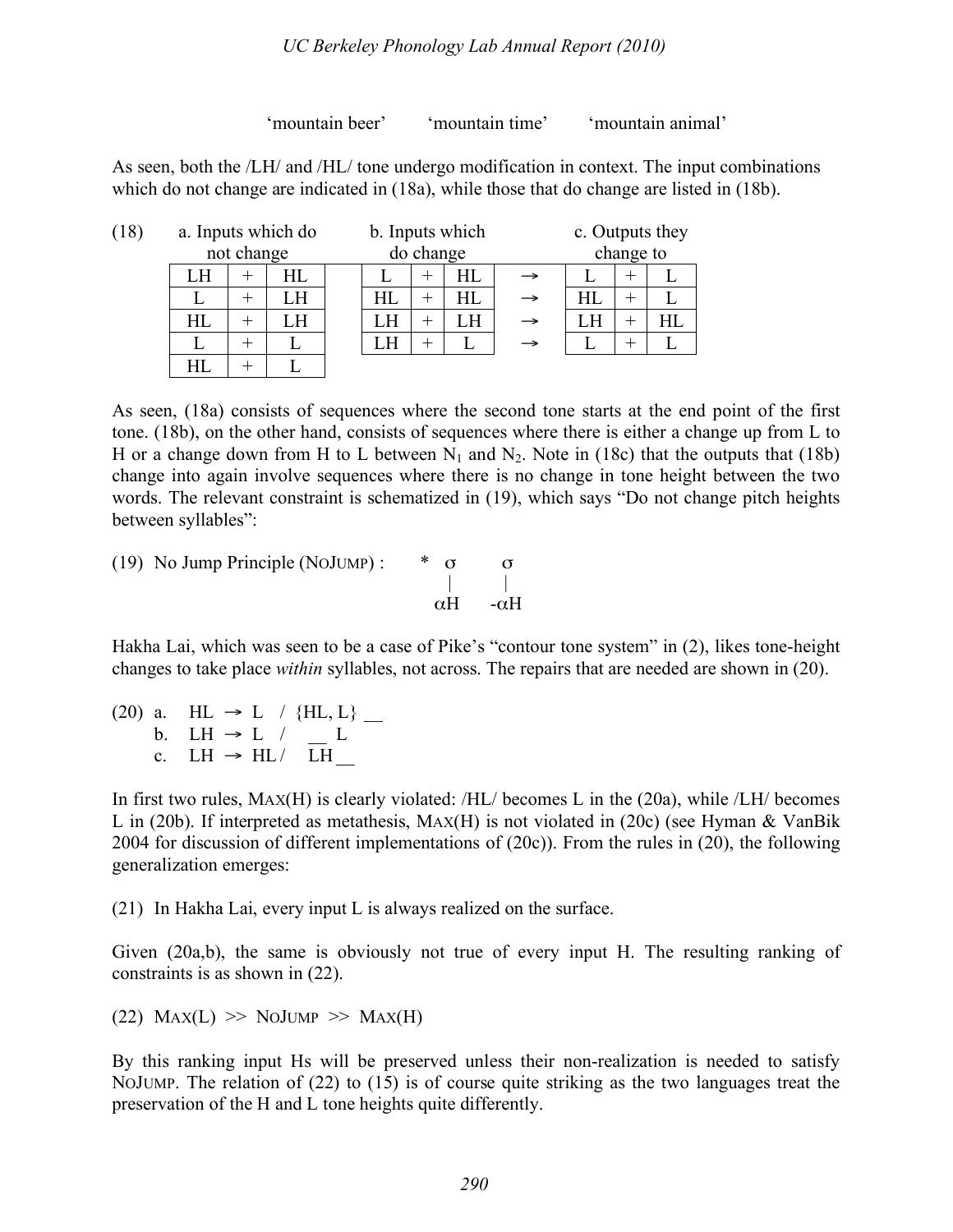### **6. Discussion**

Recall the suggestion of de Lacy and Pulleyblank that marked tones tends to be preserved in outputs over unmarked tones. If this correct, i.e. if the highest ranked MAX(Tone) = the marked tone, then Kuki-Thaadow and Hakha Lai provide evidence that tonal markedness is languagespecific:

|  | (23) a. Kuki-Thaadow marked H : Max(H) $\gg$ $\gg$ Max(L) |                            |  |
|--|-----------------------------------------------------------|----------------------------|--|
|  | b. Hakha Lai marked L                                     | : $Max(L) \gg  \gg Max(H)$ |  |

Accepting this result for the moment, we can summarize tonal markedness as follows: (i) In a privative two-height system, the specified tone = the marked tone. (ii) In an equipollent twoheight system, either tone can be the marked tone. (iii) In both systems, H is more commonly marked than Ø/L.

The language-specificity of tonal markedness in equipollent systems should not be surprising. First,  $/H/$  vs.  $\emptyset$  and  $/L/$  vs.  $\emptyset$  privative systems already allow either tone to be the marked option. Second, a number of recent studies have claimed language-specific markedness in segmental phonology as well (Hume 2003, Rice 2007). However, what evidence other than the ranking of MAX(Tone) do we have for recognizing marked H vs. marked L in (23)? Recall the quantitative criterion: the unmarked tone should be frequent, the marked tone less frequent. In addition, we expect the unmarked tone in positions of reduction and neutralization. From the KT lexicon I produced and from a comparative Kuki-Chin lexicon produced by Kenneth VanBik I have calculated the following number of each of the three tone patterns in the two languages:

| (24) | KT           | #   | $CV: CV::R$ $CV::R$ $CV:T$ |  |           |     | <i>Lai</i> # $CV: CV(:)R$ $CVT$ $CV:T$ |  |
|------|--------------|-----|----------------------------|--|-----------|-----|----------------------------------------|--|
|      | Η            | 503 |                            |  | <b>LH</b> | 338 |                                        |  |
|      | $\mathbf{L}$ |     |                            |  |           | 206 |                                        |  |
|      | HL           |     |                            |  | HL        | 291 |                                        |  |

Also indicated are the tonal restrictions imposed by certain syllable types, where  $T = a$  voiceless stop and  $R = a$  sonorant consonant. As seen, CVT and CV:T allow only one lexical tone. Except for proclitics, the vowel of open syllable lexical entrires is always long (V:). Finally, it should also be noted that the CVT tone is also the tone that verbs get in a tone reduction process. Since both KT and Lai have underlying tonal contours, it is not clear whether we should quantify the number of H, L, HL and LH entries, or whether instead we should add up the H and L "features". Let us consider each count for both languages.

In KT, unmarked  $/L/$  is slightly more frequent than  $/H/$  and  $/H/L/$ . Since there are ten more /H/ entries than /H/, the L feature is also slightly more frequent (986 vs. 976), which is certainly not impressive. However, ignoring CV?, which has multiple diachronic sources in KT, the only tone found in CVT syllables is /L/, which is also the reduced verb tone referred to in the previous paragraph. While these facts are consistent with positing unmarked L in KT, the evidence is not overwhelming.

The situation is quite different in Hakha Lai. Since L is marked in this language we expect either /L/ and/or the feature L to have relative low frequency, which is in fact borne out: /L/ is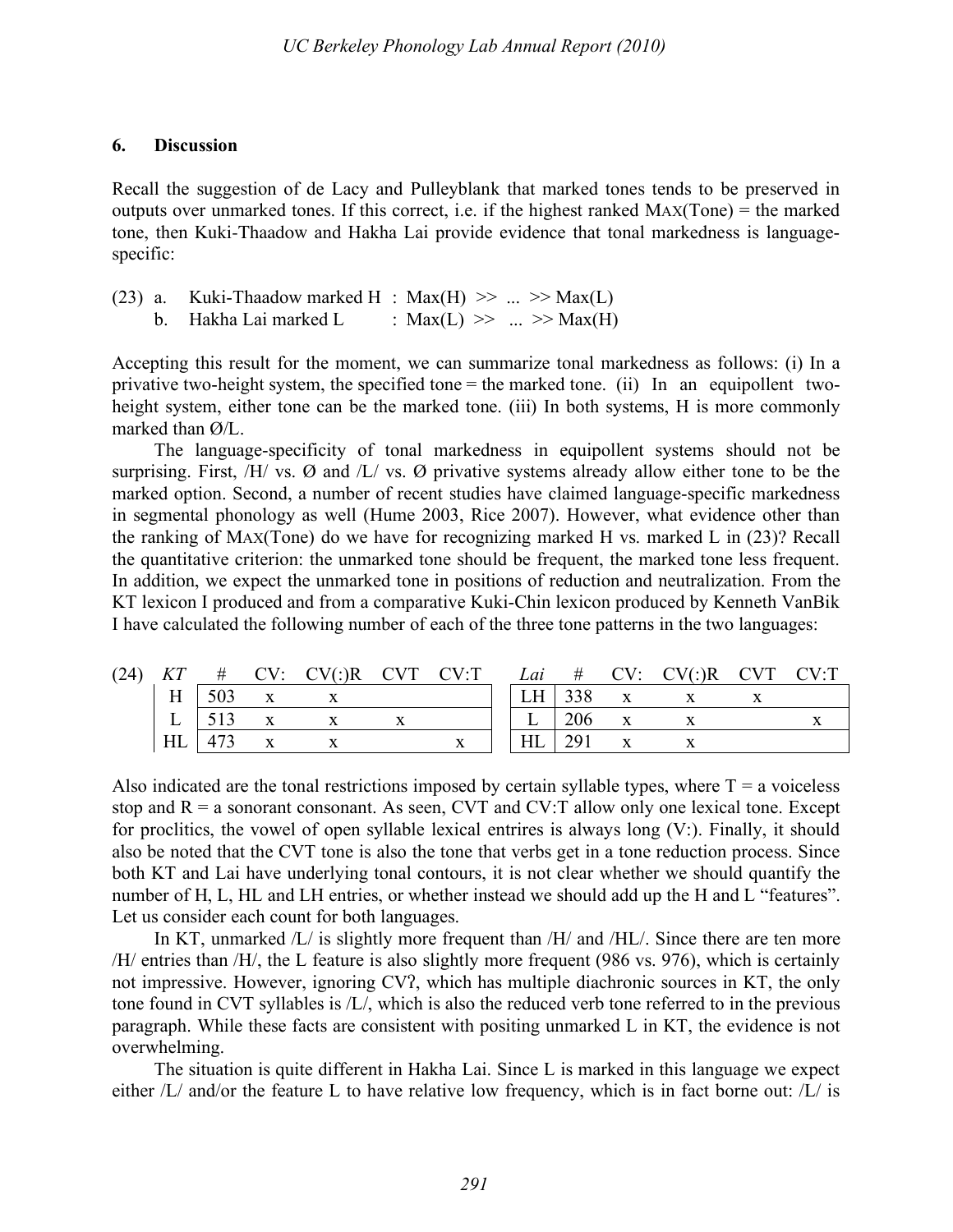the least frequent tone in lexical entries. However, note that the feature L, being obligatory in all lexical items, is more frequent than H (835 vs. 629). This is a curious effect deriving not only from the tonal inventory but also from the fact that the language is monosyllabic and equipollent: If we had been tempted to analyze Hakha Lai as a privative system, the more parsimonious approach would be to zero out the L rather than the H to achieve the representations of /LH/, /L/, and  $/HL/m$  (25).



But of course this would mean that H is marked. If we exploit the obligatoriness of L and zero out the H, the required representations would be as in (26).



Rather than the rules presented earlier in (20a,b), default H would presumably be inserted unless the result would be a NOJUMP violation. (20c), which changes LH to HL after another LH, could be represented as a shift of the L from the first mora in (26a) to the second mora, as in (26b).

Whatever position we might take on the representations, there are more serious issues: First, the one tone permitted in CVT syllables and in verb tone reduction is /LH/, which being articulatorily complex is hardly a good candidate to be the unmarked tone. (Maddieson 2004:744-5 does however report the surprising fact that /LH/ is shorter than the other tones on CV(:)R syllables.) Since the processes in (20a,b) neutralize HL and LH with L, the least complex tone, this suggests that the latter is unmarked. Up to now we have focused on "markedness as faithfulness" (Pulleyblank 2004) and "faithfulness to the marked" (de Lacy 2002b, 2005) vs. the quite different notion of "markedness as complexity" (Haspelmath 2006:26). The "repairs" in (20) are structure-preserving and "show strict adherence to the universal, phonetically grounded, markedness scale: \*R >> \*F >> \*L" (Hyman & VanBik 2004:827), where R = rising and F = falling. Thus, while L is marked in the faithfulness sense in Hakha Lai, it is unmarked in the complexity sense. In fact, Haspelmath (2006:64-5) distinguishes 12 different senses of the term "markedness" of which the following six are the most relevant here:

- (27) a. "markedness as specification for a phonological distinction"
	- b. "markedness as phonetic difficulty"
	- c. "markedness as rarity in texts [and lexicons]"
	- d. "markedness as rarity in the world"
	- e. "markedness as restricted distribution"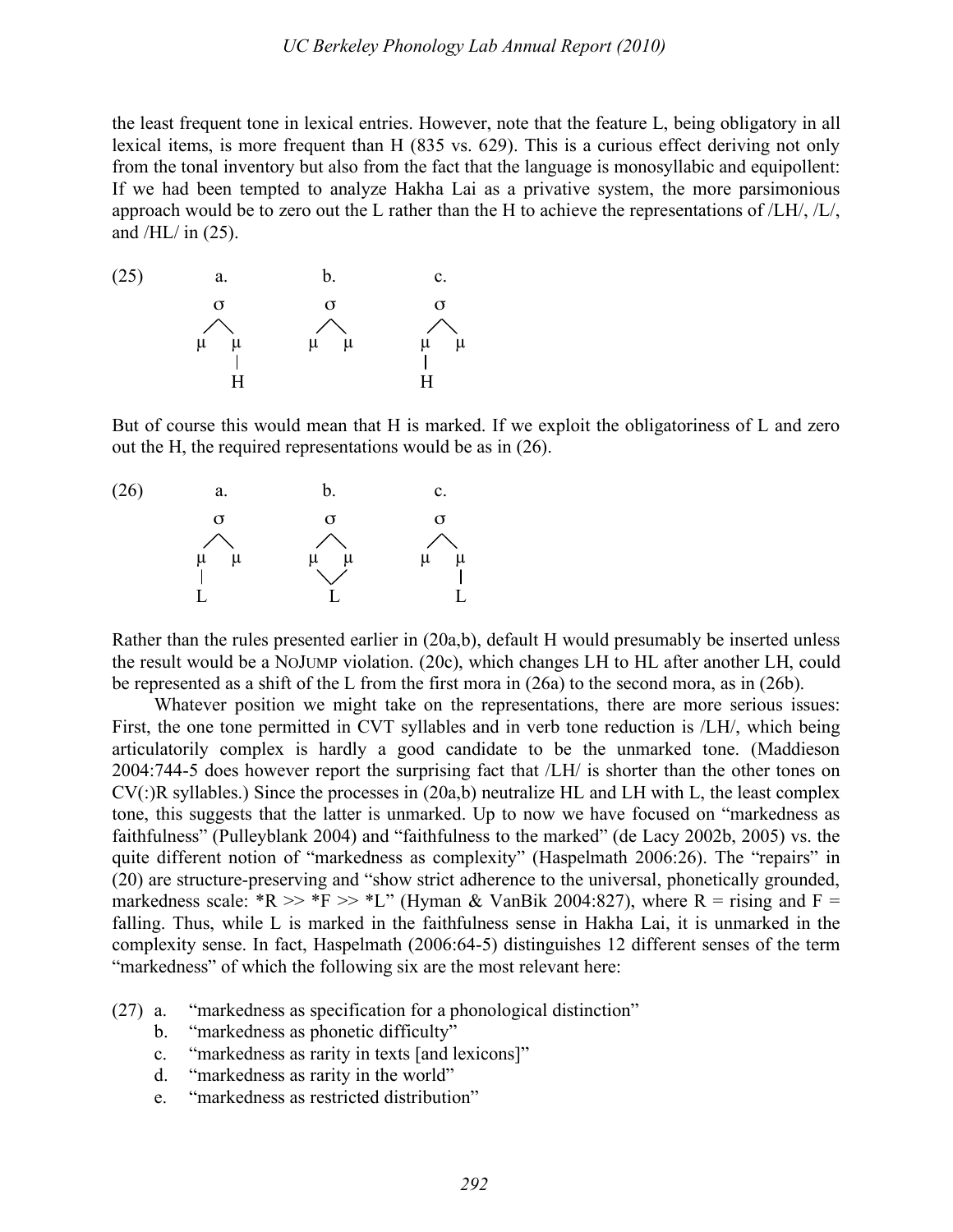f. "markedness as deviation from default parameter setting"

It thus appears that "markedness" is a contradictory, if not incoherent notion. Haspelmath thus suggests replacing the concept with detailed studies of the relevant, specific properties and their distributions.

### **7. Conclusion**

The above discussion leaves us with some unanswered questions concerning tonal faithfulness. While Haspelmath's suggestion is to do what we might refer to as as "normal typology", how do the MAX(tone) differences between KT and Hakha Lai fit into this picture? We could of course just add tonal faithfulness as a typological parameter to be investigated in every tone system. However, I suspect that the picture that would emerge would not be as clean as the rankings in §4 and §5. While MAX(H) is never violated in KT, and MAX(L) is never violated in Hakha Lai, as they are the highest ranked among the tonal constraints, most languages will allow both MAX(H) and MAX(L) to be dominated by other constraints. In fact, there is reason to believe that both KT and Hakha Lai are outliers: I know of no other language that blocks LTS the way that KT does. Quite to the contrary, Hyman & Schuh (1974) claim that LTS is more likely to apply to a /L-H-H/ sequence than to /L-H-L/. Similarly, Hakha Lai is the only language reported to have the NOJUMP constraint in (19). Many more languages disallow contours, which in effect requires all changes in tone height to occur between syllables. Although still requiring a synchronic account, could these unusual properties be flukes, artifacts dating from the historical reduction of an original four-tone system to three, if not the original tonogenetic processes?

Even if MAX(tone) were to provide a useful way to characterize typological differences between equipollent two-height systems, there is some reason to doubt whether "markedness as faithfulness" has much usefulness in privative systems. Haya  $/H/$  vs. Ø mostly has rules of H tone deletion (Hyman 1993), while Bora-Miraña /L/ vs. Ø mostly has rules of L deletion (Weber & Thiesen 2000; Seifart 2005). When there is only one tone value, MAX(tone) will interact with other constraints, but will be irrelevant for establishing markedness. My suggestion, therefore, is that typological variations in tonal faithfulness should be studied in their own terms—and not as a diagnostic for any version of markedness. Viewed this way, tonal typology will not be so much about markedness as it will be about phonological activation (§2). The questions we need to ask about each tone system are: Which tone is activated (H, L, both?), where is it activated in the phonology (underlying? lexical output? surface?), and how is it activated (distributional constraint, trigger/target of a rule, etc.)? The resulting sameness vs. diversity in phonological activations across languages can then be exploited to produce a property-driven typology.

# **References**

Akinlabi, Akinbiyi & Ngessimo M. Mutaka. 2001. Tone in the infinitive: an OT Analysis. In Ngessimo M. Mutaka & Sammy B. Chumbow (eds), *Research mate in African linguistics: Focus on Cameroon*, 333-356. Köln: Köppe Verlag.

Beckman, Mary E. 1986. *Stress and non-stress accent*. Dordrecht: Foris Publications.

Chen, Matthew. 1992. Tone rule typology. In *The typology of tone languages*, 54-66. Berkeley Linguistics Society 18.

Chen, Matthew. 2000. *Tone sandhi*. Cambridge: Cambridge University Press.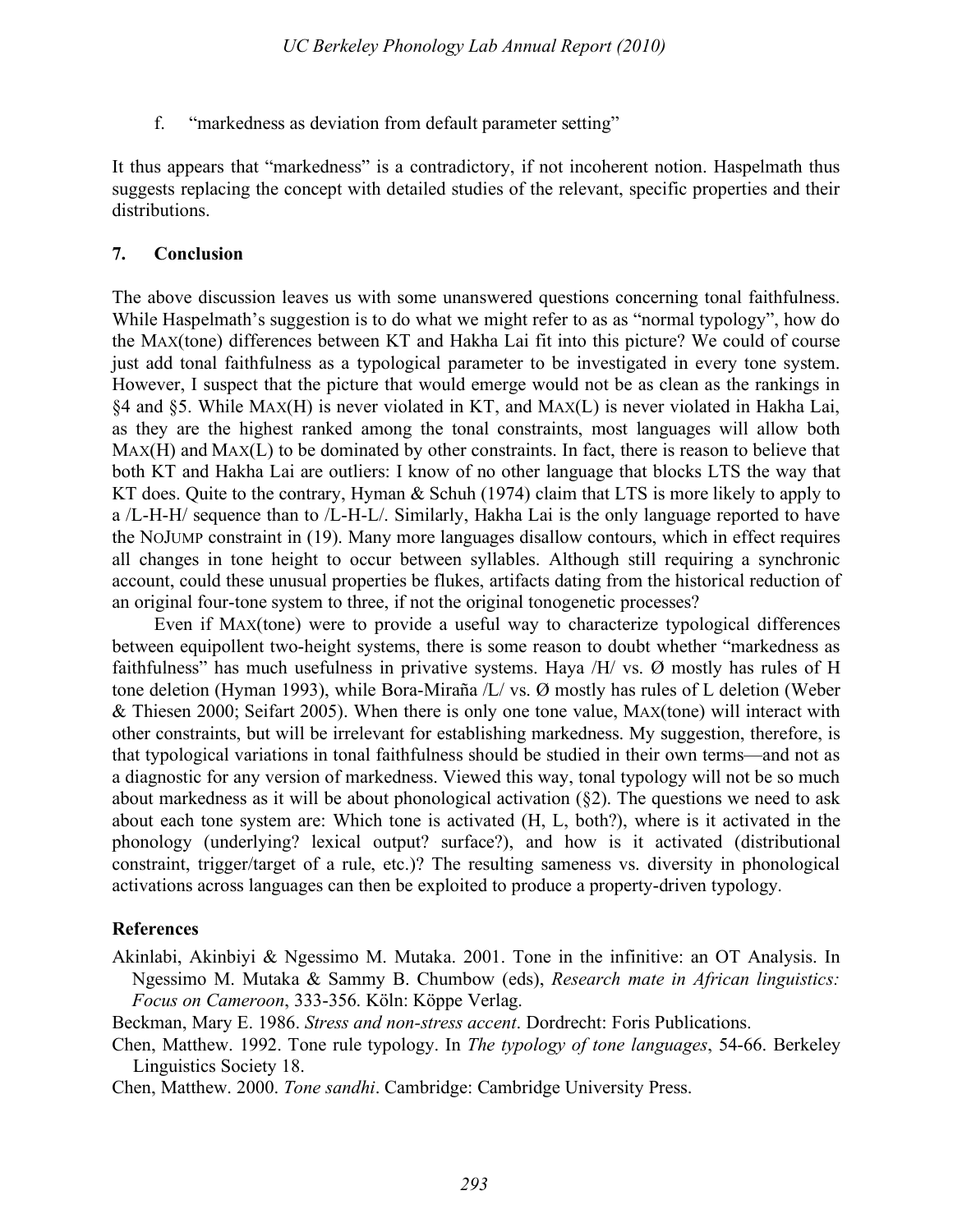- Clements, G. N. 2001. Representational economy in constraint-based phonology. In T. Alan Hall (ed.), *Distinctive feature theory*, 71-146. Berlin: Mouton de Gruyter.
- Clements, G. N. 2003. Feature economy in sound systems. *Phonology* 20.287-333.
- Donohue, Mark. 1997. Tone in New Guinea languages. *Linguistic Typology* 1.347-386.
- Gussenhoven, Carlos. 2001. Suprasegmentals. In N. J. Smelser and Paul B. Baltes (eds), *International Encyclopedia of the Social and the Behavioural Sciences*, 15294-15298. Oxford: Pergamon.
- Gussenhoven, Carlos. 2004. *The phonology of tone and intonation*. Cambridge University Press.
- Gussenhoven, Carlos. 2006. Between stress and tone in Nubi word prosody. *Phonology* 23.193- 223.
- Haspelmath, Martin. 2006. Against markedness (and what to replace it with). *Journal of Linguistics* 42.25-70.
- Heine, Bernd. 1993. *Ik dictionary*. Köln: Rüdiger Köppe Verlag.
- Hulst, Harry van der & Norval Smith. 1988. Introduction. In Hulst & Smith, *Autosegmental studies on pitch accent*, ix-xxiv.
- Hume, Elizabeth. 2003. Language specific markedness: The case of place of articulation. *Studies in Phonetics, Phonology & Morphology* 9.295-310.
- Hyman, Larry M. 1977. Tone and/or accent. In D.J. Napoli (ed.), *Elements of tone, stress and intonation*, 1-20. Georgetown UP.
- Hyman, Larry M. 1986. The representation of multiple tone heights. In K. Bogers, H. van der Hulst, & M. Mous (eds), *The phonological representation of suprasegmentals*. Dordrecht: Foris. 109-152.
- Hyman, Larry M. 1993. Problems in rule ordering in phonology: two Bantu test cases. In John Goldsmith (ed.). *The last phonological rule*, 195-222. University of Chicago Press.
- Hyman, Larry M. 2001. Tone systems. In Martin Haspelmath et al (eds), *Language typology and language universals: An international Handbook*, vol. 2, 1367-1380. Berlin & New York: Walter de Gruyter.
- Hyman, Larry M. 2003. "Abstract" vowel harmony in Kàlòn: A system-driven account. In Patrick Sauzet & Anne Zribi-Hertz (eds), *Typologie des langues d'Afrique et universaux de la grammaire*, 85-112. Paris: l'Harmattan.
- Hyman, Larry M. 2005. Initial vowel and prefix tone in Kom: Related to the Bantu Augment? In Koen Bostoen & Jacky Maniacky (eds), *Studies in African Comparative Linguistics,* 313-341. Köln: Rüdiger Köppe Verlag.
- Hyman, Larry M. 2006. Word prosodic typology. *Phonology* 23.225-257.
- Hyman, Larry M. 2007. Universals of tone rules: 30 years later. In Tomas Riad & Carlos Gussenhoven (eds), *Tones and Tunes: Studies in Word and Sentence Prosody*, 1-34. Berlin: Mouton de Gruyter.
- Hyman, Larry M. 2009. How (not) to do phonological typology: the case of pitch-accent. *Language Sciences* 31.213-238.
- Hyman, Larry M. 2010. Kuki-Thaadow: An African tone system in Southeast Asia. In Franck Floricic (ed.), *Essais de typologie et de linguistique générale, 31-51.* Lyon, France: Les Presses de l'Ecole Normale Supérieure.
- Hyman, Larry M. & Russell G. Schuh. 1974. Universals of tone rules: Evidence from West Africa. *Linguistic Inquiry* 5.81–115.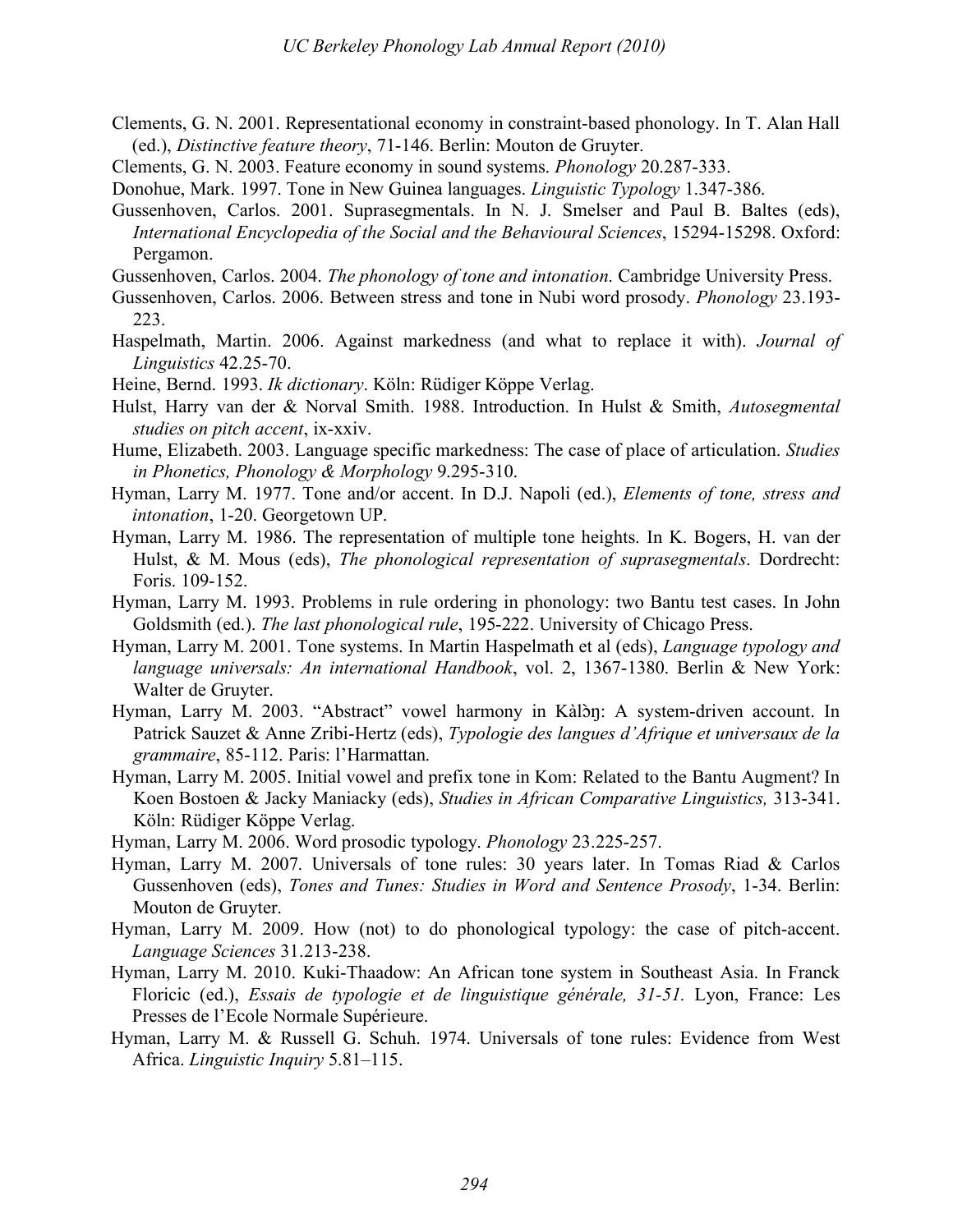- Hyman, Larry M. & Kenneth VanBik. 2004. Directional rule application and output problems in Hakha Lai tone. In *Phonetics and Phonology, Special Issue, Language and Linguistics* 5.821- 861.
- de Lacy, Paul. 2002a. The interaction of tone and stress in Optimality Theory. *Phonology* 19.1- 32.
- de Lacy, Paul. 2002b. *The formal expression of markedness.* Doctoral dissertation, Rutgers University.
- de Lacy, Paul V. 2006. *Markedness: reduction and preservation in phonology*. Cambridge University Press.
- Maddieson, Ian. 1978. Universals of tone. In J.H. Greenberg (ed.), *Universals of human language* 2.335-365. Stanford. .
- Maddieson, Ian. 2004. Timing and alignment: A case study of Lai. *Language and Linguistics* 5.729-755.
- Maddieson, Ian. 2005. Tone. In Martin Haspelmath et al (eds), *The world atlas of language structures*, 58-61. Oxford UP.
- Matisoff, James A. 1991. Sino-Tibetan linguistics: Present state and future prospects. *Annual Review of Anthropology* 20: 469-504.
- Matisoff, James. A. 1999. Tibeto-Burman tonology in areal context. In Shigeki Kaji (ed.), *Procedings of the Symposium: Cross-linguistic studies of tonal phenomena: tonogenesis, typology and related topics*, 3-32. Tokyo: ILCAA.
- Mazaudon, Martine. 2005. On tone in Tamang and neighbouring languages: synchrony and diachrony. In Shigeki Kaji (ed.), *Cross-linguistic Studies of Tonal Phenomena*, 79-96. Tokyo: ILCAA.
- McCawley, James D. 1970. Some tonal systems that come close to being pitch accent systems but don't quite make it. *CLS* 6.526-.
- McCawley, James D. 1978. What is a tone language? In Victoria A. Fromkin, *Tone: a linguistic survey*, 113-131. Academic Press.
- David R. Mortensen. 2006. *Logical and substantive scales in phonology*. Doctoral dissertation, UC Berkeley.
- Pike, Kenneth L. 1948. *Tone languages*. Ann Arbor: University of Michigan Publications in Linguistics 3.
- Ratliff, Martha. 1992a. Form and function in tone languages. In Laura A. Buszard-Welcher et al (eds), *Special session on the typology of tone languages*, 134-144. Berkeley Linguistics Society 18.
- Ratliff, Martha. 1992b. Tone language type change in Africa and Asia: !Xu, Gokana and Mpi. *Diachronica* 9.239-257.
- Pulleyblank, Douglas. 1986. *Tone in lexical phonology*. Dordrecht: D. Reidel.
- Pulleyblank, Douglas. 2004. A note on tonal markedness in Yoruba. *Phonology* 21.409-425.
- Rice, Keren. 2007. Markedness. In Paul de Lacy (ed.) *The Cambridge Handbook of Phonology*, 79-97. Cambridge UP.
- Rice, Keren & Sharon Hargus. Introduction. In S. & K. Rice (eds), *Athabaskan prosody*, 1-45. Amsterdam: Benjamins.
- Schuh, Russell G. 1978. In Victoria A. Fromkin (ed.), *Tone: A linguistic survey*, 221–256. New York: Academic Press